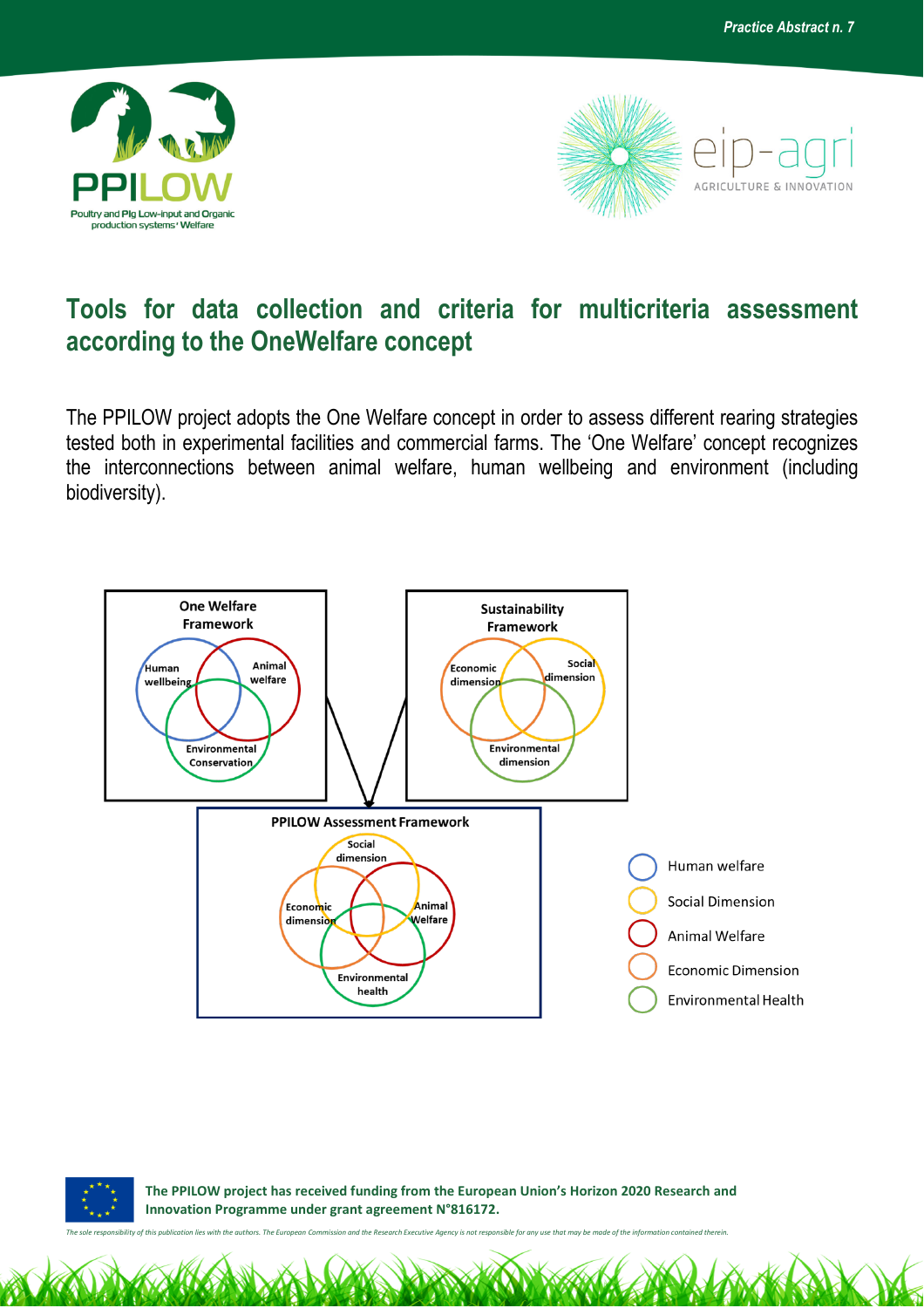



## **One Welfare' assessment tool**

Although multiple welfare assessment methods exist, a 'One Welfare' assessment tool - for evaluating the progress gained for animals and humans but also for broadening the impact-assessment on all three pillars of sustainability (environmental, social and economic) - has not yet been developed.

PPILOW aims to fill this gap by developing specific tools for data collection and by identifying useful criteria to make the concept of One Welfare measurable and more concrete.

| <b>One welfare Assessment</b><br><b>Framework</b> | Data collection sheets                                                                              |
|---------------------------------------------------|-----------------------------------------------------------------------------------------------------|
| <b>Animal Welfare</b>                             | Specific criteria and indicators for all the species type<br>(broilers; laying hens; pigs and sows) |
| <b>Environment Health</b>                         | Same criteria and indicators for all the species type (broilers;<br>laying hens; pigs and sows)     |
| <b>Economy Dimension</b>                          | Specific criteria and indicators for all the species type<br>(broilers; laying hens; pigs and sows) |
| <b>Social Dimension</b>                           | Same criteria and indicators for all the species type (broilers;<br>laying hens; pigs and sows)     |

General structure of the widespread sheets organization for data collection: data are collecting according to the different species (Animal and Economic dimensions) or using the same format (Social and Environmental dimensions)

The tools consist of four widespread sheets, one for each production type considered in the PPILOW project (broilers; laying hens; pigs and sows), which include economic, social, environmental and animal welfare variables. The data collection will enable the computation of the different criteria of the One Welfare Assessment Framework as identified with the National Practitioner Group using a participatory approach.



 **The PPILOW project has received funding from the European Union's Horizon 2020 Research and Innovation Programme under grant agreement N°816172.**

*The sole responsibility of this publication lies with the authors. The European Commission and the Research Executive Agency is not responsible for any use that may be made of the information contained therein.*